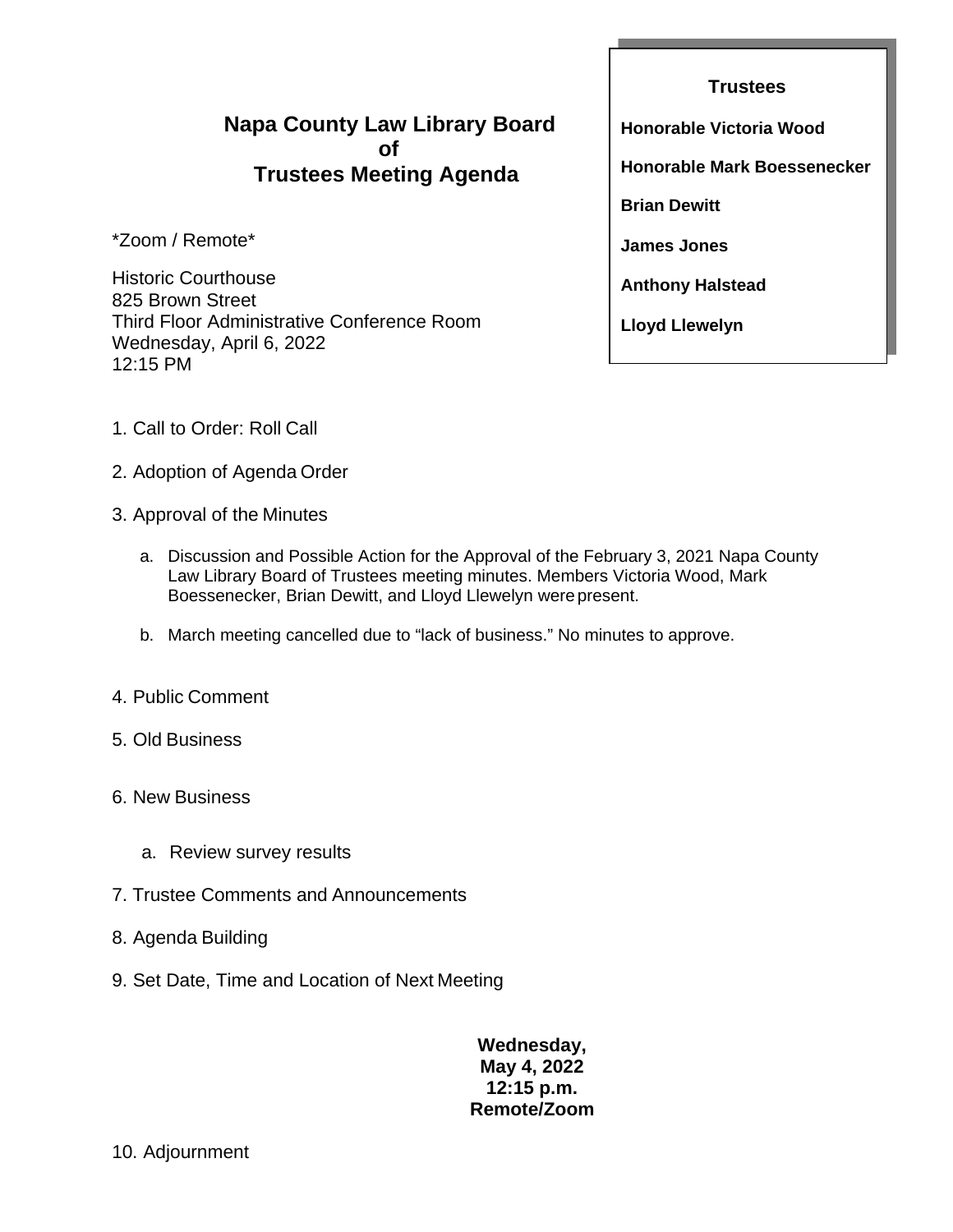Please Note: This meeting will be conducted using the ZOOM App, and can be accessed using the link cited below:

# **Meeting ID: 850 8059 8477**

**Passcode: 846998**

**One tap mobile | US Toll-free: +16699006833,,85080598477# +13462487799,,85080598477#**

**Dial by your location: 888 788 0099 US Toll-free 877 853 5247 US Toll-free**

**Find your local number:<https://countyofnapa.zoom.us/u/keu6NQn4VA>**

**https://countyofnapa.zoom.us/j/85080598477?pwd=SGVyNmF0L1pPRkYzM 0dxWFJ1OUE4**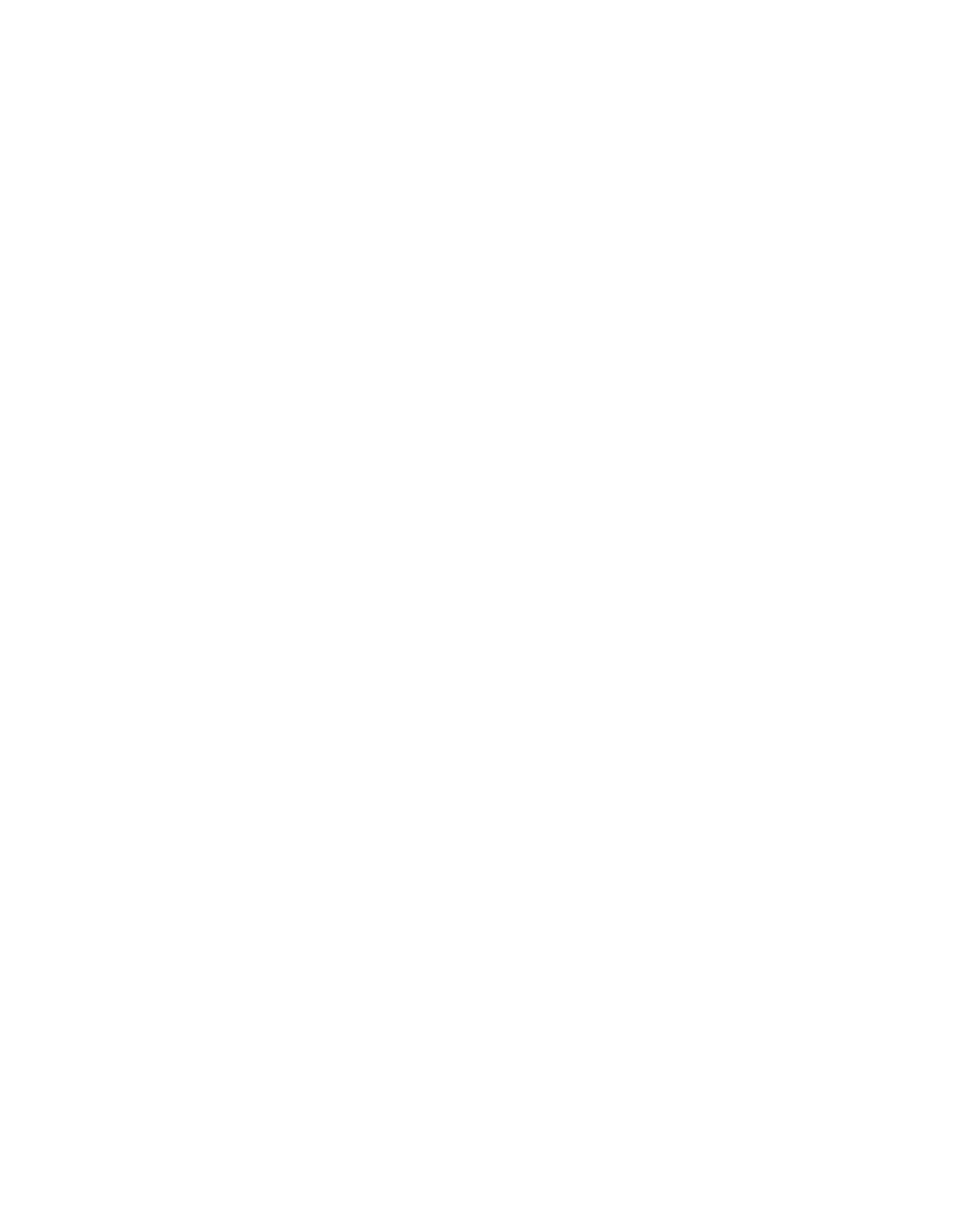#### NAPA COUNTY LAW LIBRARY BOARD OF TRUSTEE MINUTES

#### February 2, 2022

#### Draft Summary of Proceedings

**Prior to roll call, I would like to make clear for the record of this meeting, and it should be reflected in the minutes, that at least a portion of this Napa County Law Library Board of Trustees meeting is conducted pursuant to California Government Code Section 54953 and Governor's Executive Order N-25-20, in that all members are attending by videoconference.**

#### **CALL TO ORDER; ROLL CALL**

The Law Library Trustee met on Wednesday, February 2, 2022 via videoconference. The meeting was called to order at 12:18 p.m. with the following trustees present: Honorable Mark Boessenecker, Honorable Victoria Wood, Brian Dewitt and Lloyd Llewelyn \*\**Absent:* James Jones and Anthony Halstead.

#### **APPROVAL OF THE MINUTES:**

**Discussion and Possible Action for the Approval of the November 3, 2021 Napa County Law Library Board of Trustees meeting minutes**. *\*\*Present - Hon. Victoria Wood, Hon. Mark Boessenecker, Brian Dewitt, Anthony Halstead, and Lloyd Llewelyn.*

Motion moved by trustee Hon. Victoria Wood and seconded by trustee Lloyd Llewelyn to approve the minutes as amended. Motion passed 4-0 with Hon. Victoria Wood, Hon. Mark Boessenecker, Brian Dewitt, and Lloyd Llewelyn voting yes.

**Discussion and Possible Action for the Approval of the January 5, 2022 Napa County Law Library Board of Trustees meeting minutes.** \*\**Present - Hon. Victoria Wood, Hon. Mark Boessenecker, Brian Dewitt, and James Jones*.

Motion moved by trustee Hon. Victoria Wood and seconded by trustee Hon. Mark Boessenecker to approve the minutes approved. Motion passed 4-0 with Hon. Victoria Wood, Hon. Mark Boessenecker, Brian Dewitt and Lloyd Llewelyn voting yes

#### **PUBLIC COMMENT:** None

#### **OLD BUSINESS:**

**Discussed:** Trustees put forth several different ideas for the ways the survey could be posted including but not limited to notifying members of the Napa County Bar Association, the Napa Valley Register, the Napa County website, in addition to possibly the Self-Help Center. The discussion was tabled for next meeting in addition to the timing logistics of the survey. Trustees were undecided if during the current state of the pandemic or after would be the best time to garner the most responses.

#### **NEW BUSINESS:**

Trustees brought up the idea of not meeting every month but would need to schedule a meeting every month as Business Code 5304 is strict. Trustee Halstead will reach to County Counsel and confirm Brown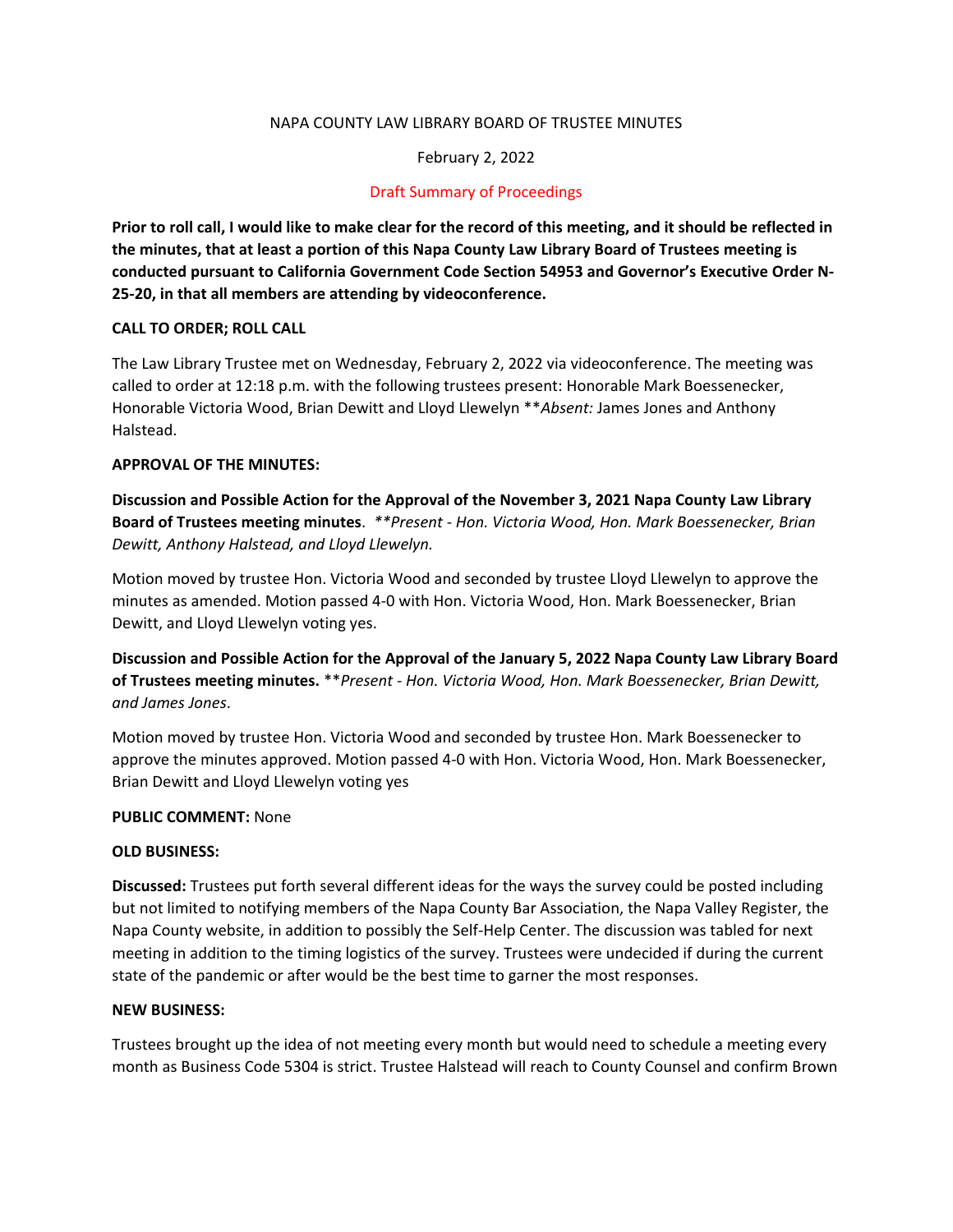Act information. Also discussed were questions regarding meeting in person post-mask mandate, Trustee Halstead will confirm with County Counsel regarding correct procedure.

#### **TRUSTEE COMMENTS AND ANNOUNCEMENTS:** None.

**AGENDA BUILDING:** NONE.

**SET DATE, TIME, AND PLACE OF NEXT MEETING:** 

**Wednesday, March 2, 2022 at 12:15pm.**

**Historic Courthouse**

**825 Brown Street**

**Remote/Zoom** 

#### **ADJOURNMENT:**

Meeting adjourned at 12:42 p.m.

(sign your name)

Wendy Okada

Court Administrative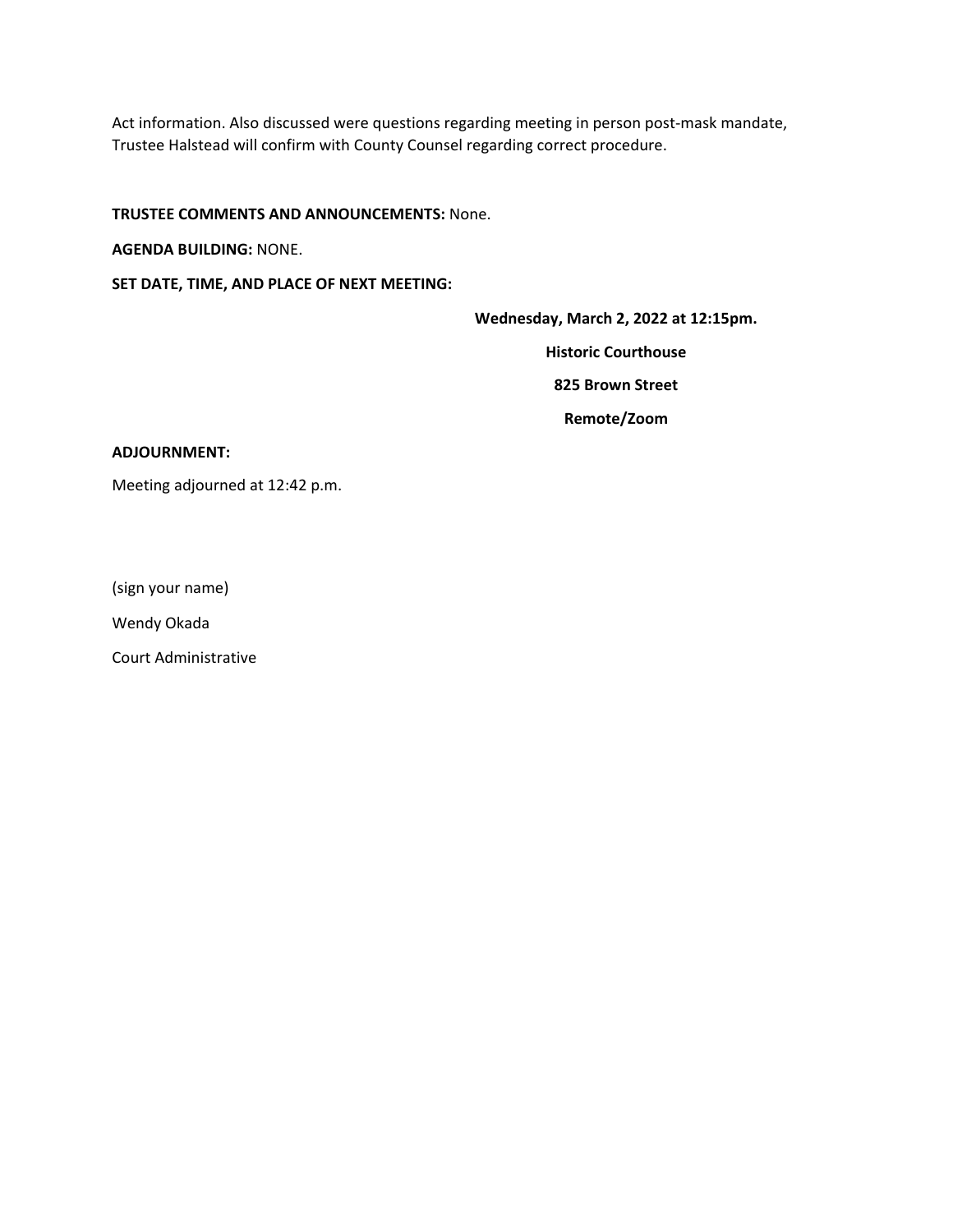| Questions                                                                             |                                                                    | Responses 32                        |
|---------------------------------------------------------------------------------------|--------------------------------------------------------------------|-------------------------------------|
| 32<br>Responses                                                                       | 05:33<br>Average time to complete                                  | Active<br><b>Status</b><br>$\cdots$ |
| <b>View results</b>                                                                   |                                                                    | Open in Excel                       |
| 1. Do you work in the legal profession?<br><b>More Details</b><br>Yes<br>$\bullet$ No | 31<br>$\circ$                                                      |                                     |
| <b>More Details</b>                                                                   | 2. On average, how often do you visit the Napa County Law Library? |                                     |
| <b>Daily</b>                                                                          | $\mathbb O$                                                        |                                     |
| <b>Weekly</b>                                                                         | 1                                                                  |                                     |
| Monthly                                                                               | 8                                                                  |                                     |
| Less than once per month                                                              | 15                                                                 |                                     |
| Never                                                                                 | 8                                                                  |                                     |

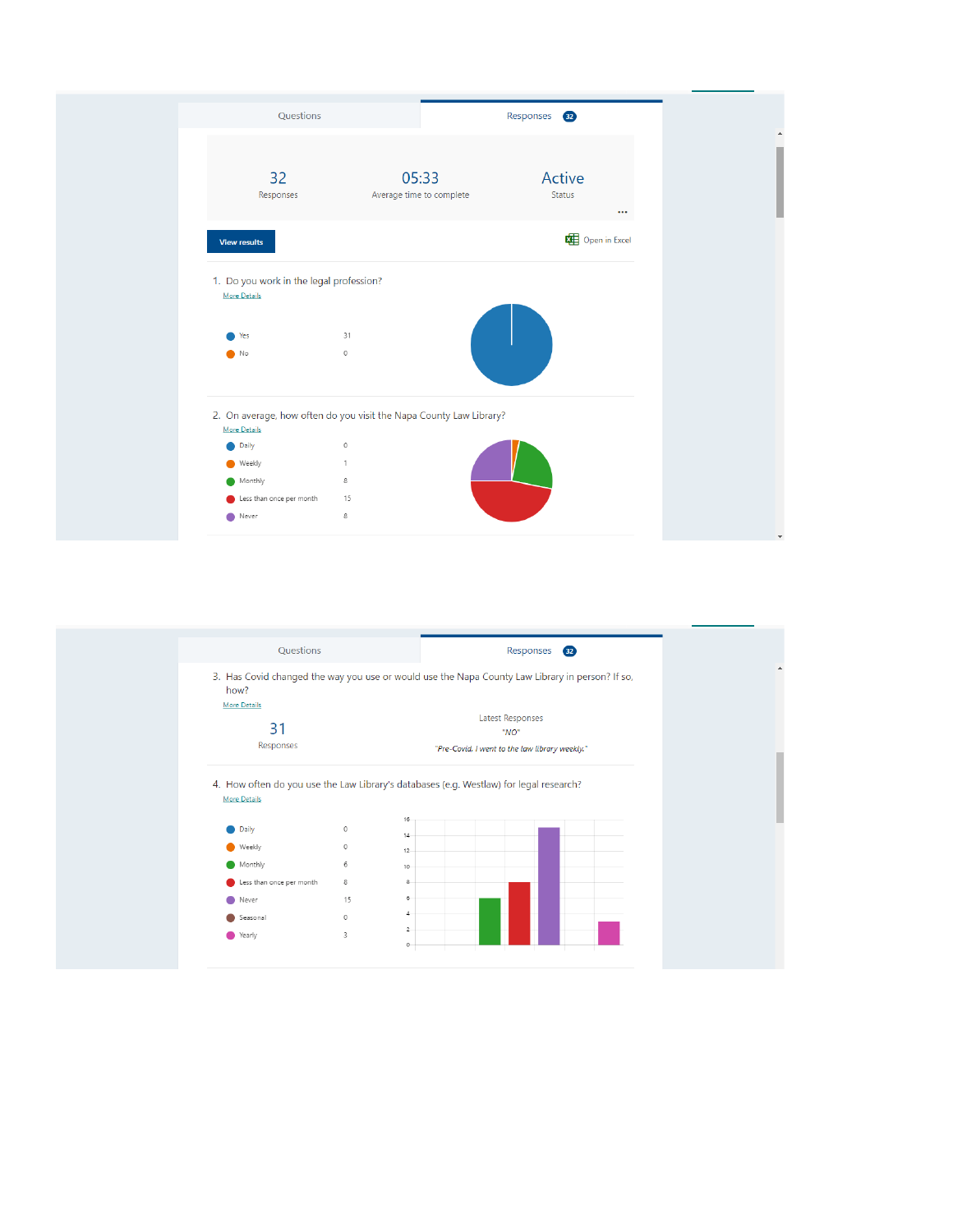

| Questions                                                                         |                | Responses 32                                                                                 |
|-----------------------------------------------------------------------------------|----------------|----------------------------------------------------------------------------------------------|
|                                                                                   |                | <b>COLLA</b><br>$\mathbb{R}$<br>$\sim$ 1.1<br>-11                                            |
| More Details                                                                      |                | 7. Which of the following is an important library resource for you? (Select all appropriate) |
| Reference (research) assistance 13                                                |                |                                                                                              |
| Court record access                                                               | 20             |                                                                                              |
| Print law books                                                                   | 17             |                                                                                              |
| Legal databases / Online reso 19                                                  |                |                                                                                              |
| Other                                                                             | 3              |                                                                                              |
| 8. What type of law do you practice?<br><b>More Details</b><br>Administrative law | $\mathbb O$    |                                                                                              |
| Bankruptcy                                                                        | 1              |                                                                                              |
| <b>Business Law</b>                                                               | $\overline{7}$ |                                                                                              |
| Civil Litigation and Appeals                                                      | $\overline{7}$ |                                                                                              |
| Civil Rights<br>●                                                                 | $\circ$        |                                                                                              |
| Construction Laws                                                                 | 2              |                                                                                              |
| Corporate Law                                                                     | $\overline{c}$ |                                                                                              |
| Education                                                                         | $\circ$        |                                                                                              |
| Enterainment Law                                                                  | $\circ$        |                                                                                              |
| Environmental Law                                                                 | $\mathbf{1}$   |                                                                                              |
| Estate Planning & Probate                                                         | 14             |                                                                                              |
| Family Law                                                                        | 5              |                                                                                              |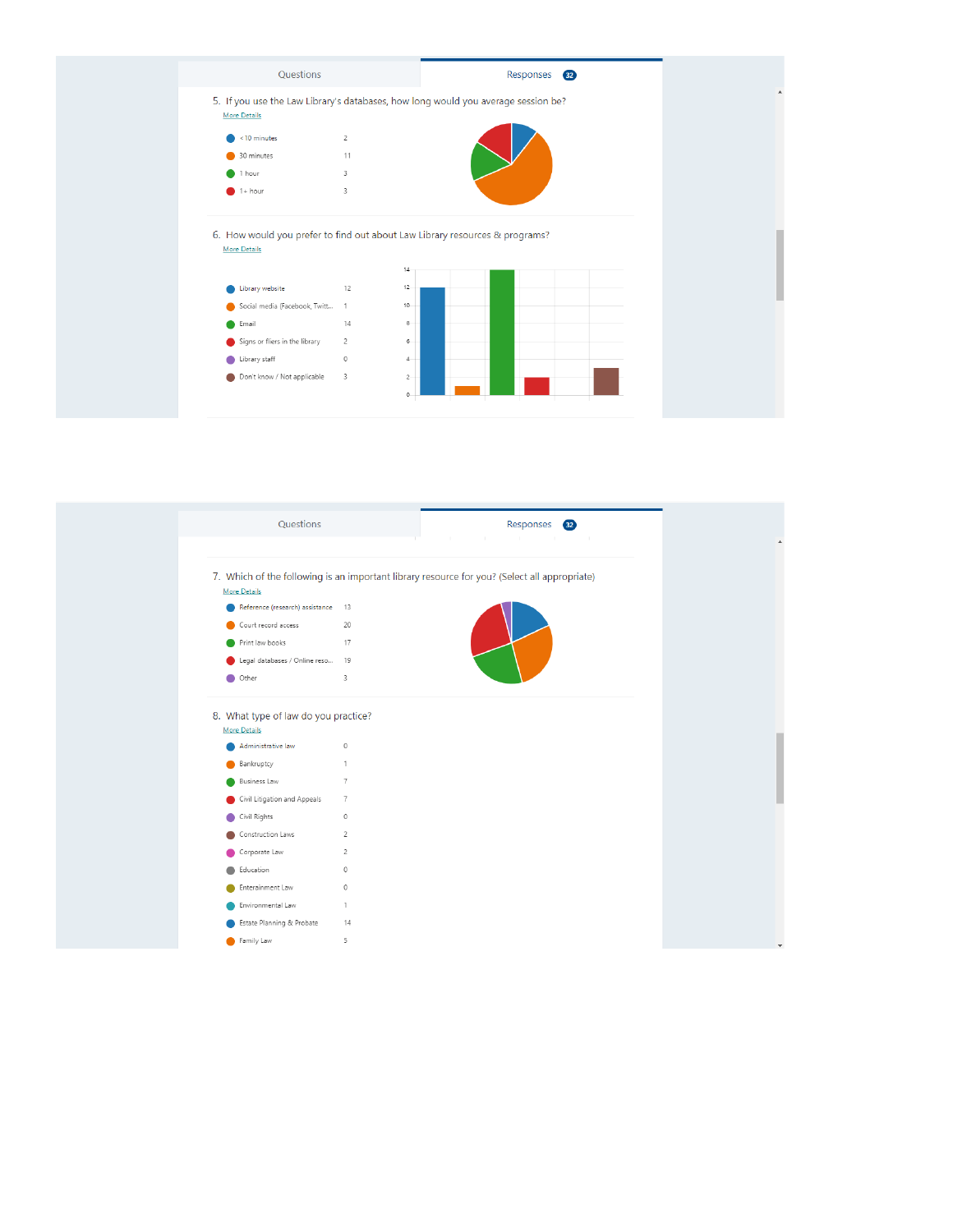

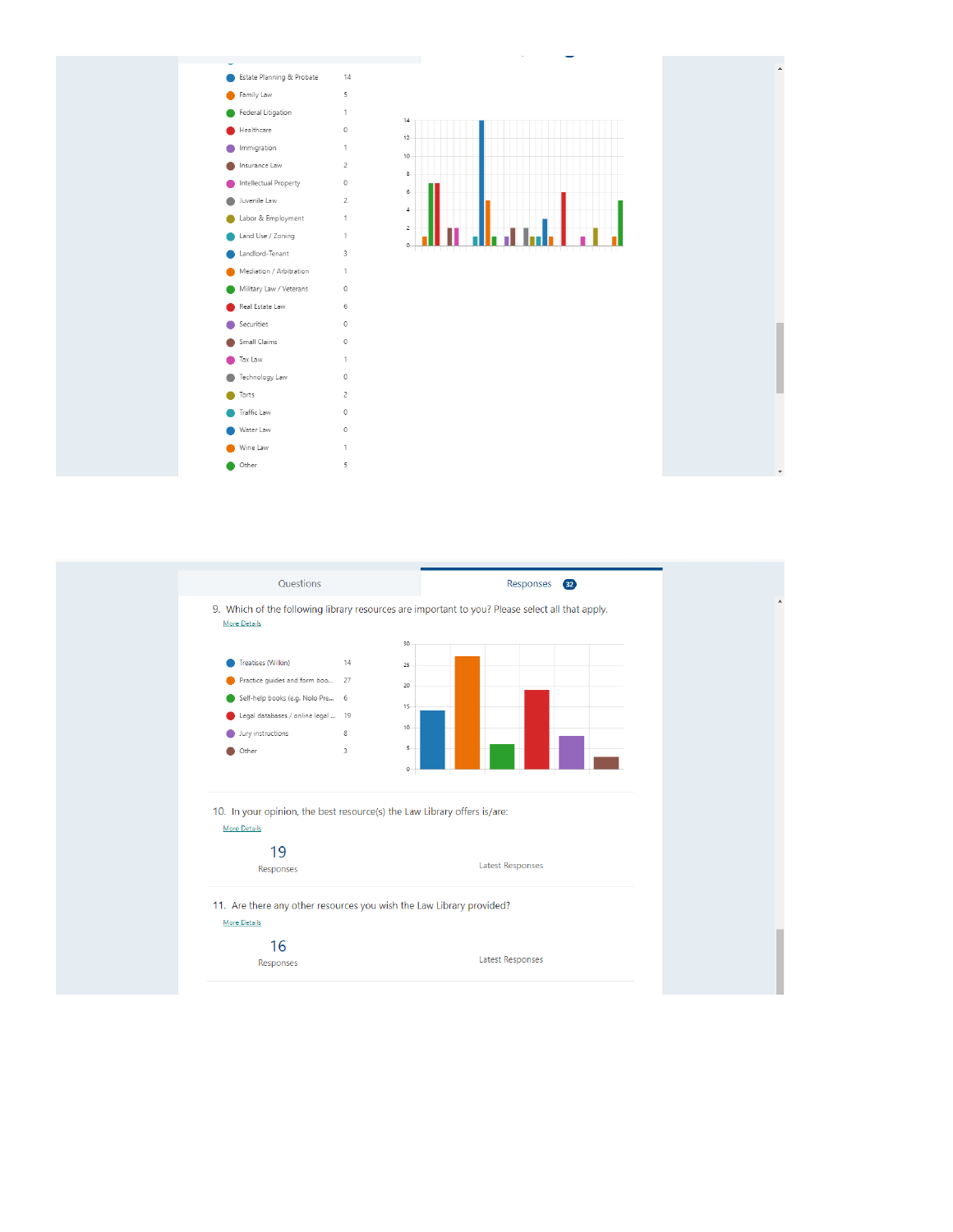| Do you work in the<br>legal profession? | On average, how often use the Napa County<br><b>County Law Library?</b> | way you use or would the Law Library's<br>do you visit the Napa Law Library in person? Westlaw) for legal<br>If so, how? | Has Covid changed the How often do you use<br>databases (e.g.<br>research? | If you use the Law<br>Library's databases,<br>how long would you<br>average session be? | to find out about Law<br><b>Library resources &amp;</b><br>programs? | How would you prefer Which of the following<br>is an important library<br>resource for you?<br>(Select all appropriate) you practice? | What type of law do                                                           | Which of the following<br>library resources are<br>important to you?<br><b>Please select all that</b><br>apply.                | In your opinion, the<br>best resource(s) the<br><b>Law Library offers</b><br>is/are:                                                  | Are there any other<br>resources you wish the<br><b>Law Library provided?</b> |
|-----------------------------------------|-------------------------------------------------------------------------|--------------------------------------------------------------------------------------------------------------------------|----------------------------------------------------------------------------|-----------------------------------------------------------------------------------------|----------------------------------------------------------------------|---------------------------------------------------------------------------------------------------------------------------------------|-------------------------------------------------------------------------------|--------------------------------------------------------------------------------------------------------------------------------|---------------------------------------------------------------------------------------------------------------------------------------|-------------------------------------------------------------------------------|
| <b>Yes</b>                              | Never                                                                   | N/A                                                                                                                      | Never                                                                      | <10 minutes                                                                             | Email                                                                | Legal databases /<br>Online resources;                                                                                                | Estate Planning &<br>Probate;                                                 | Legal databases / online<br>legal resources;                                                                                   |                                                                                                                                       |                                                                               |
| Yes                                     | Less than once per<br>month                                             | No                                                                                                                       | Less than once per<br>month                                                |                                                                                         | Email                                                                | Legal databases /<br>Online resources;                                                                                                | Juvenile Law; Criminal<br>Defense,<br>Conservatorships;                       | Practice guides and<br>form books (Rutter,<br>CEB, etc);Self-help<br>books (e.g. Nolo Press); Practice Guides                  |                                                                                                                                       | No                                                                            |
| Yes                                     | Less than once per<br>month                                             | Not currently                                                                                                            | Never                                                                      |                                                                                         | Library website                                                      | Court record<br>access; Print law<br>books; Reference<br>(research) assistance;                                                       | Business Law; Land Use<br>/ Zoning; Real Estate<br>Law; Insurance Law;        | Practice guides and<br>form books (Rutter,<br>CEB, etc);                                                                       |                                                                                                                                       |                                                                               |
| Yes                                     | Monthly                                                                 | No longer relevant                                                                                                       | Monthly                                                                    | 30 minutes                                                                              | Signs or fliers in the<br>library                                    | Legal databases /<br>Online resources;                                                                                                | general;                                                                      | Treatises<br>(Wilkin); Practice guides<br>and form books (Rutter,<br>CEB, etc);Legal<br>databases / online legal<br>resources; | <b>Access to Lexis Nexis</b>                                                                                                          | no                                                                            |
| Yes                                     | Less than once per<br>month                                             | Only temporarily                                                                                                         | Less than once per<br>month                                                | 30 minutes                                                                              | Email                                                                | Print law books;                                                                                                                      | Estate Planning &<br>Probate;                                                 | Practice guides and<br>form books (Rutter,<br>CEB, etc);                                                                       |                                                                                                                                       |                                                                               |
| Yes                                     | Less than once per<br>month                                             | No                                                                                                                       | Never                                                                      |                                                                                         | Library website                                                      | Legal databases /<br>Online resources; Court<br>record<br>access;Reference<br>(research) assistance;                                  | Environmental<br>Law;Business Law;Civil<br>Litigation and Appeals; CEB, etc); | Treatises<br>(Wilkin); Practice guides individual law offices,<br>and form books (Rutter, but having a library                 | Practice guides that<br>cover niche areas. It<br>doesn't make sense to<br>have these kind of<br>guides in most<br>copy is very handy. |                                                                               |
| <b>Yes</b>                              | Monthly                                                                 | It did for a while, but<br>I'm back to using it like Less than once per<br>normal now.                                   | month                                                                      | 30 minutes                                                                              | Email                                                                | Court record<br>access; Print law<br>books; Legal databases / Probate; Landlord-<br>Online resources;                                 | Estate Planning &<br>Tenant;                                                  | Practice guides and<br>form books (Rutter,<br>CEB, etc);Self-help<br>books (e.g. Nolo Press); guides and Westlaw               | Access to practice                                                                                                                    |                                                                               |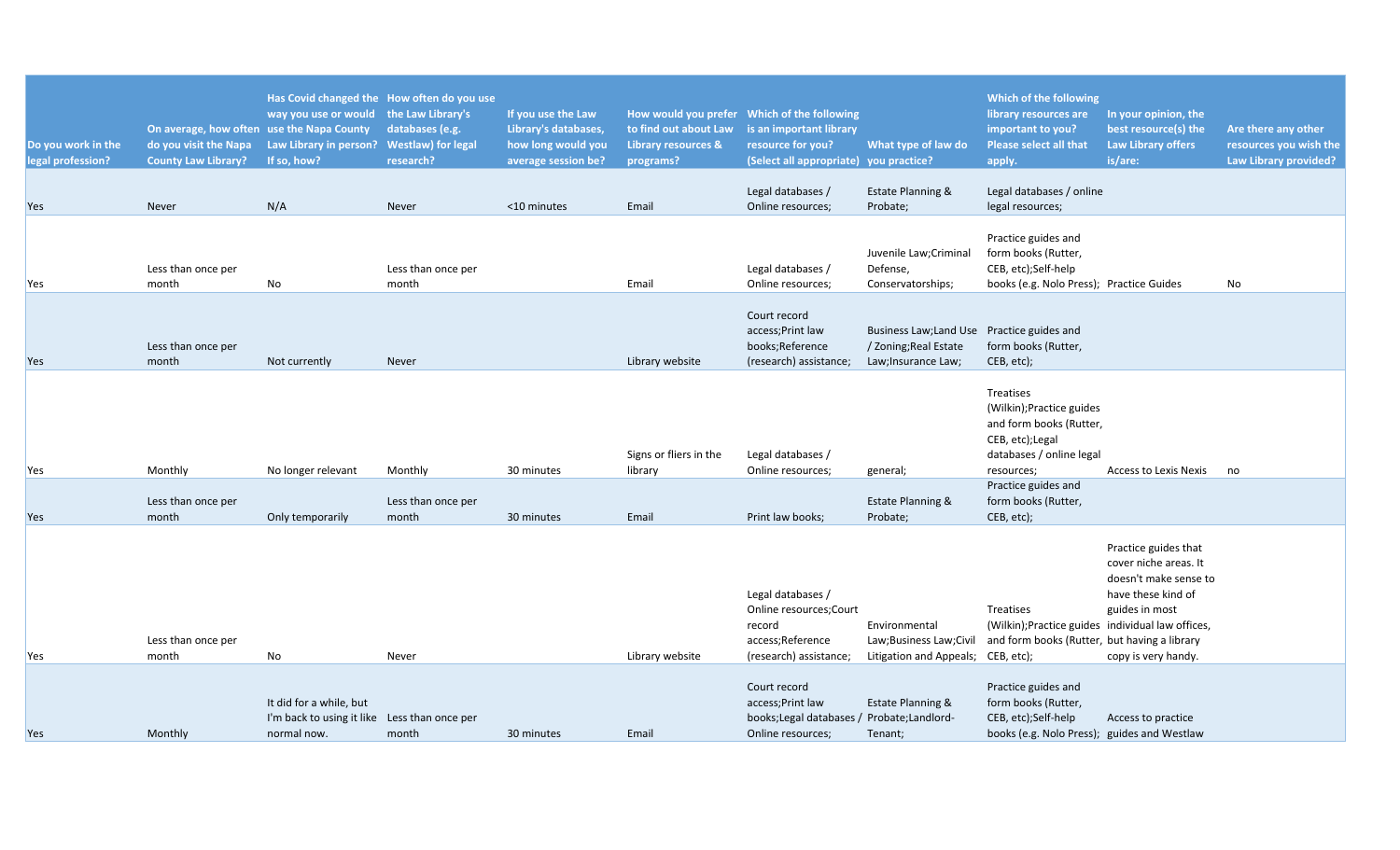| <b>Yes</b> | Never                       | Not really.                                                                                                                        | Never                       |           | Don't know / Not<br>applicable |                                                                                                                                          | Federal Litigation;                                                        | Treatises<br>(Wilkin); Practice guides<br>and form books (Rutter,<br>CEB, etc);Jury<br>instructions;                                                 | Don't know.                                                                                                                                                                                                                                           | I haven't used the<br>library in a long time<br>however I considered it<br>a great resource when I<br>was practicing more in<br>state court in Napa. I<br>am nearly retired so<br>you should not put any<br>emphasis on my<br>responses. |
|------------|-----------------------------|------------------------------------------------------------------------------------------------------------------------------------|-----------------------------|-----------|--------------------------------|------------------------------------------------------------------------------------------------------------------------------------------|----------------------------------------------------------------------------|------------------------------------------------------------------------------------------------------------------------------------------------------|-------------------------------------------------------------------------------------------------------------------------------------------------------------------------------------------------------------------------------------------------------|------------------------------------------------------------------------------------------------------------------------------------------------------------------------------------------------------------------------------------------|
| Yes        | Less than once per<br>month | No                                                                                                                                 | Yearly                      | $1+$ hour | Email                          | Reference (research)<br>assistance; Court record<br>access; Print law<br>books; Legal databases / Estate Planning &<br>Online resources; | Probate;                                                                   | Practice guides and<br>form books (Rutter,<br>CEB, etc); Treatises<br>(Wilkin); Legal<br>databases / online legal<br>resources;Jury<br>instructions; |                                                                                                                                                                                                                                                       |                                                                                                                                                                                                                                          |
| <b>Yes</b> | Monthly                     | Using a mask was<br>uncomfortable so<br>typically I would be<br>there for less time than<br>I might ordinarily be<br>there         | Never                       |           | Library website                | Print law books;                                                                                                                         | Construction Laws; Civil<br>Litigation and<br>Appeals; Real Estate<br>Law; | Treatises<br>(Wilkin);Practice guides sometimes those are<br>CEB, etc);Jury<br>instructions;Forms<br>practice guides;                                | The practice guides.<br>The library uses a lot of Forms guide. CEB has<br>CEB guides but<br>and form books (Rutter, superficial. If possible<br>publishers of practice<br>guides.                                                                     | some but the library<br>only has one. There are<br>other helpful guides<br>redundant but different too. Leave a clipboard<br>out for attorney<br>recommendations                                                                         |
| Yes        | Never                       | No, I have not used the<br>law library at any time<br>even without Covid.                                                          | Never                       |           | Library website                |                                                                                                                                          | <b>Social Security</b><br>Disability;                                      |                                                                                                                                                      |                                                                                                                                                                                                                                                       |                                                                                                                                                                                                                                          |
| <b>Yes</b> | Less than once per<br>month | No, I mostly use the law<br>library to access<br>Westlaw and I have<br>continued to do so,<br>when needed, through<br>the pandemic | Less than once per<br>month | $1+$ hour | Email                          | Court record<br>access; Legal databases<br>/ Online resources; Print Estate Planning &<br>law books;                                     | Probate; Business Law;                                                     | Practice guides and<br>form books (Rutter,<br>CEB, etc);Legal<br>resources;                                                                          | As a sole practitioner I<br>try to keep overhead<br>low. I have not wanted<br>to subscribe to Westlaw<br>as I need access only<br>once in awhile. The<br>access to Westlaw is<br>databases / online legal very significant expense<br>savings for me. | N/A                                                                                                                                                                                                                                      |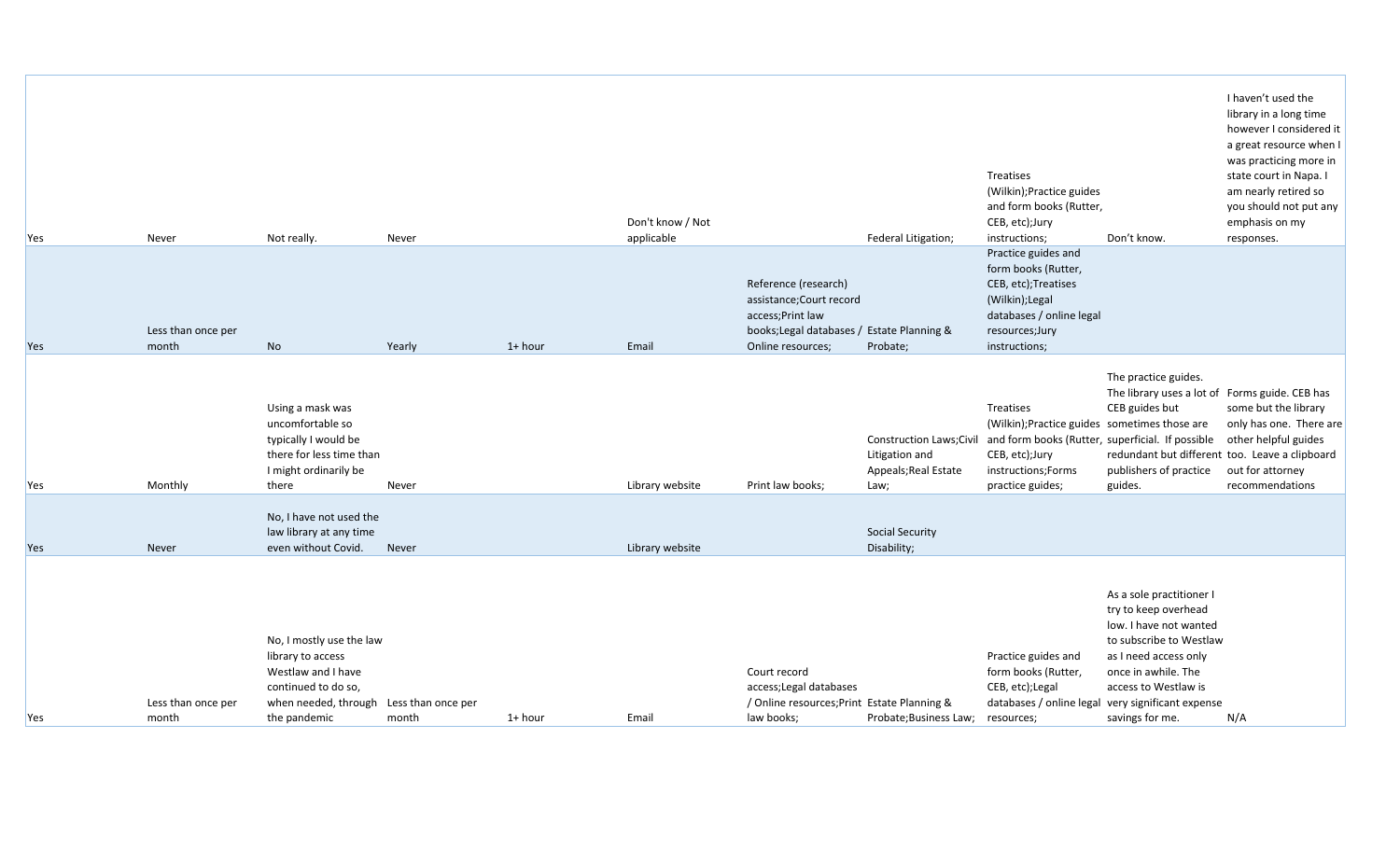| Yes        | Less than once per<br>month | No                                                                                    | Less than once per<br>month | 30 minutes | Library website | Court record<br>access; Legal databases Estate Planning &<br>/ Online resources; Print Probate; Real Estate<br>law books; | Law;                                                                                               | Treatises<br>and form books (Rutter, to be able to access<br>CEB, etc);Legal<br>databases / online legal law library when<br>resources;                                 | Online databases for<br>research and forms. A<br>lot of firms cannot<br>justify the cost of<br>subscribing to these<br>(Wilkin); Practice guides databases and it is nice<br>these materials at the<br>needed. | Can we update the<br>website so that is is<br>clear what the law<br>library offers? Also I<br>think a lot of attorneys<br>would be willing to pay<br>user fees if that would<br>increase the collection<br>or allow access online<br>form our law office. I<br>think Michael if very<br>helpful. It is important<br>to have materials<br>available for pro per<br>litigants. The<br>Sacramento law library<br>is a really good resource<br>that both attorneys and<br>lay persons use maybe<br>we could link to that or<br>model that website |
|------------|-----------------------------|---------------------------------------------------------------------------------------|-----------------------------|------------|-----------------|---------------------------------------------------------------------------------------------------------------------------|----------------------------------------------------------------------------------------------------|-------------------------------------------------------------------------------------------------------------------------------------------------------------------------|----------------------------------------------------------------------------------------------------------------------------------------------------------------------------------------------------------------|-----------------------------------------------------------------------------------------------------------------------------------------------------------------------------------------------------------------------------------------------------------------------------------------------------------------------------------------------------------------------------------------------------------------------------------------------------------------------------------------------------------------------------------------------|
| Yes        | Less than once per<br>month | Yes, since Covid I have<br>not accessed the library<br>with the exception of<br>once. | Never                       | 1 hour     | Email           | Court record<br>access; Print law<br>books; Legal databases / Law; Labor &<br>Online resources;                           | Civil Litigation and<br>Appeals;Estate Planning CEB, etc);Legal<br>& Probate;Family<br>Employment; | Practice guides and<br>form books (Rutter,<br>databases / online legal Pleading & Practice but<br>resources;Self-help                                                   | We used to have<br>the last time I was in, it<br>books (e.g. Nolo Press); was no longer available. Pleading & Practice.                                                                                        |                                                                                                                                                                                                                                                                                                                                                                                                                                                                                                                                               |
| <b>Yes</b> | Never                       | No                                                                                    | Never                       |            | Email           |                                                                                                                           | <b>Real Estate</b><br>Law;Corporate<br>Law;                                                        | Treatises<br>(Wilkin); Practice guides<br>Law; Business Law; Wine and form books (Rutter,<br>CEB, etc);                                                                 |                                                                                                                                                                                                                |                                                                                                                                                                                                                                                                                                                                                                                                                                                                                                                                               |
| <b>Yes</b> | Never                       | I used to occasionally<br>use the law library; now<br>I don't go at all.              | Never                       |            | Email           | Legal databases /<br>Online resources;                                                                                    | Estate Planning &<br>Probate;                                                                      | Practice guides and<br>form books (Rutter,<br>CEB, etc);Self-help<br>books (e.g. Nolo<br>Press); Legal databases / CEB and online<br>online legal resources; resources. |                                                                                                                                                                                                                | I wish we could access<br>CEB and electronic<br>resources online<br>without having to go<br>into the library.                                                                                                                                                                                                                                                                                                                                                                                                                                 |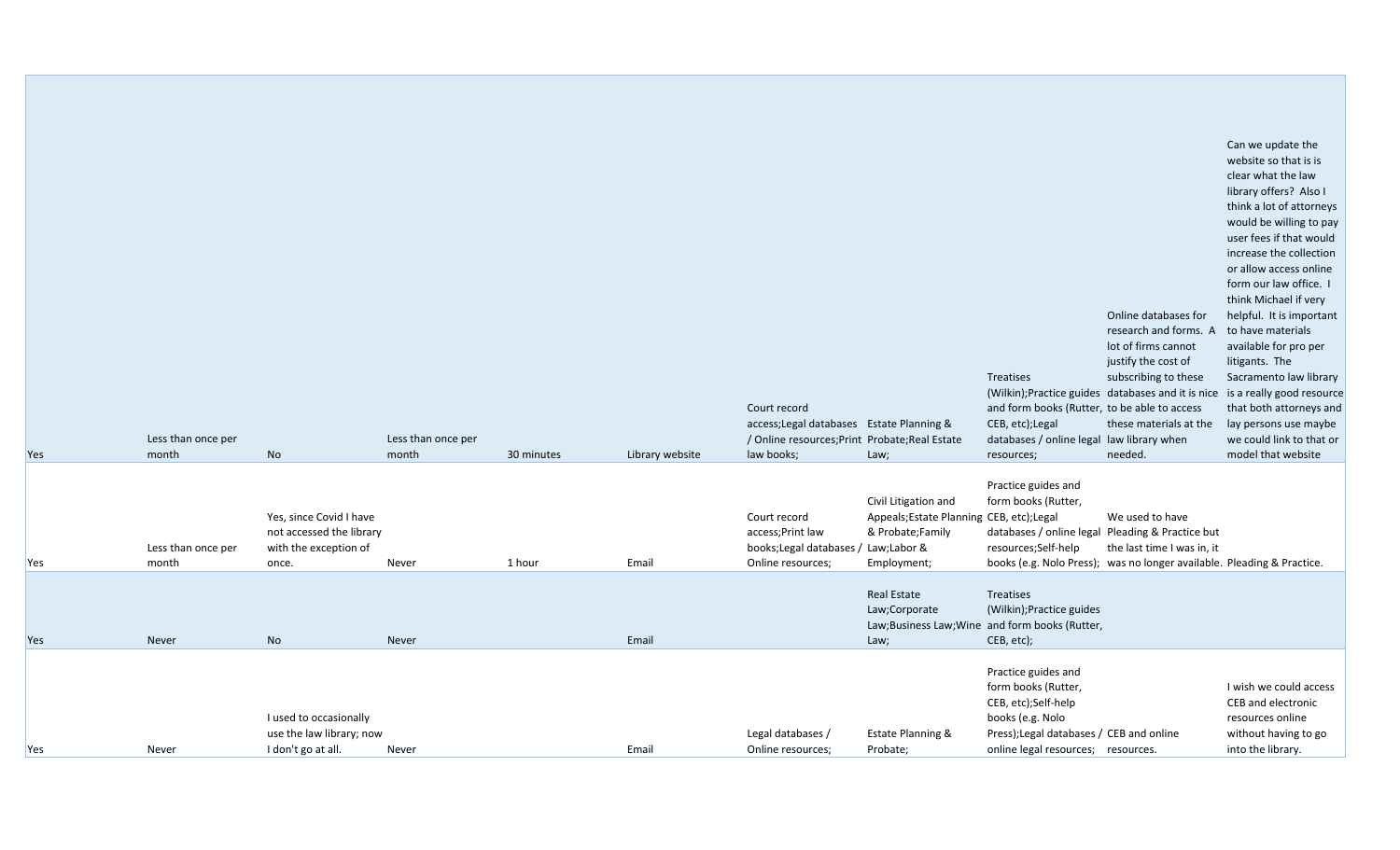|     |                             |                                                                                             |                             |             |                  |                                                                                                                                           |                                                                                                           | Legal databases / online                                                                                                                                            |                                       |                                                                                                                                                 |
|-----|-----------------------------|---------------------------------------------------------------------------------------------|-----------------------------|-------------|------------------|-------------------------------------------------------------------------------------------------------------------------------------------|-----------------------------------------------------------------------------------------------------------|---------------------------------------------------------------------------------------------------------------------------------------------------------------------|---------------------------------------|-------------------------------------------------------------------------------------------------------------------------------------------------|
|     |                             |                                                                                             |                             |             |                  | Court record                                                                                                                              |                                                                                                           | legal                                                                                                                                                               |                                       |                                                                                                                                                 |
|     |                             |                                                                                             |                             |             |                  | access; DissoMaster                                                                                                                       | Family Law; Juvenile                                                                                      | resources; DissoMaster                                                                                                                                              |                                       | DissoMaster updated                                                                                                                             |
| Yes | Weekly                      | No.                                                                                         | Yearly                      |             | Email            | Program if updated;                                                                                                                       | Law;                                                                                                      | Program;                                                                                                                                                            |                                       | program                                                                                                                                         |
| Yes | Less than once per<br>month | I wasn't sure it had<br>reopened and now I<br>just haven't been in as<br>much as I used to. | Less than once per<br>month | 30 minutes  | Email            | Reference (research)<br>assistance; Court record Estate Planning &<br>access; Legal databases Probate; Real Estate<br>/ Online resources; | Law;Landlord-Tenant;                                                                                      | Practice guides and<br>form books (Rutter,<br>CEB, etc);Legal<br>databases / online legal<br>resources;Self-help<br>books (e.g. Nolo Press); legal databases access | Practice guides and                   |                                                                                                                                                 |
| Yes | Less than once per<br>month | postponed work except<br>on line for several<br>months.                                     | Yearly                      | $1+$ hour   | Library website  | Reference (research)<br>assistance; Print law<br>books;                                                                                   | <b>Construction Laws;</b>                                                                                 | Treatises<br>(Wilkin); Practice guides<br>and form books (Rutter,<br>CEB, etc);                                                                                     | treatises                             | more online<br>publications to access<br>remotely                                                                                               |
|     |                             | No - haven't used it in                                                                     |                             |             | Don't know / Not |                                                                                                                                           |                                                                                                           | Practice guides and<br>form books (Rutter,                                                                                                                          |                                       |                                                                                                                                                 |
| Yes | Never                       | vears                                                                                       | Never                       | <10 minutes | applicable       | Practice Guides;                                                                                                                          | Family Law;                                                                                               | CEB, etc);                                                                                                                                                          | A place to hide                       | Not applicable                                                                                                                                  |
| Yes | Less than once per<br>month | No                                                                                          | Less than once per<br>month | 1 hour      | Library website  | Reference (research)<br>assistance; Court record<br>access; Legal databases Estate Planning &<br>/ Online resources;                      | Probate;                                                                                                  | Treatises<br>(Wilkin); Practice guides<br>and form books (Rutter,<br>CEB, etc); Legal<br>databases / online legal<br>resources;Jury<br>instructions;                |                                       |                                                                                                                                                 |
| Yes | Monthly                     | in the library much less<br>often                                                           | Monthly                     | 30 minutes  | Library website  | Reference (research)<br>assistance; Print law<br>books; Legal databases<br>Online<br>resources; printed<br>forms;                         | Bankruptcy; Business<br>Law;Corporate<br>Law; Estate Planning &<br>Probate; Landlord-<br>Tenant; Tax Law; | Treatises<br>(Wilkin); Practice guides<br>and form books (Rutter,<br>CEB, etc);Legal<br>databases / online legal Witkin, Miller Starr,<br>resources;                | Rutter                                | Credit card payment for<br>copy machine.<br>Access to court files<br>without going to<br>research center and<br>paying outrageous copy<br>fees. |
|     |                             | No. My office uses the<br>library because we<br>cannot access court<br>pleadings remotely   |                             |             |                  |                                                                                                                                           | <b>Estate Planning &amp;</b>                                                                              | Access to filed                                                                                                                                                     | Access to filed                       | Remote access to filed                                                                                                                          |
|     | Monthly                     | online.                                                                                     | Never                       | 30 minutes  | Email            | Court record access;                                                                                                                      | Probate;                                                                                                  | Documents;                                                                                                                                                          | Documents.                            | Documents.                                                                                                                                      |
| Yes | Less than once per<br>month | No                                                                                          | Never                       |             | Library website  | Reference (research)<br>assistance; Court record<br>access; Print law<br>books; Legal databases / Estate Planning &<br>Online resources;  | Probate;                                                                                                  | Practice guides and<br>form books (Rutter,<br>CEB, etc);Legal<br>databases / online legal form books and legal<br>resources;                                        | The practice guides and<br>databases. | No                                                                                                                                              |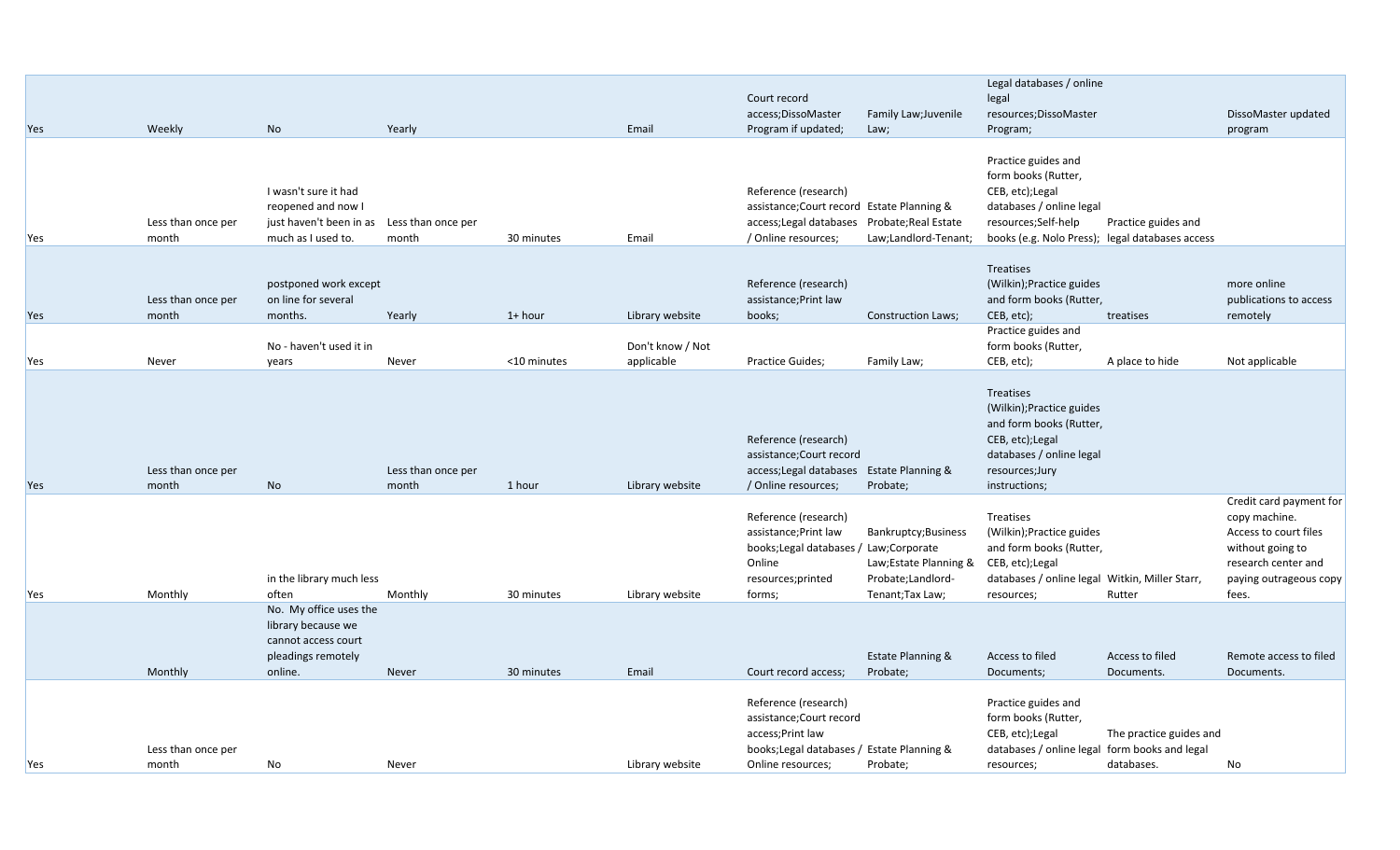|            |                             |                                                                                                                                                               |                    |                          |                                                   | Reference (research)<br>assistance; Court record                                                                                                              |                                                               | (Wilkin); Practice guides<br>and form books (Rutter,                                                                                                                                                |                                                 |                                                                  |
|------------|-----------------------------|---------------------------------------------------------------------------------------------------------------------------------------------------------------|--------------------|--------------------------|---------------------------------------------------|---------------------------------------------------------------------------------------------------------------------------------------------------------------|---------------------------------------------------------------|-----------------------------------------------------------------------------------------------------------------------------------------------------------------------------------------------------|-------------------------------------------------|------------------------------------------------------------------|
|            |                             |                                                                                                                                                               |                    |                          |                                                   |                                                                                                                                                               |                                                               | Treatises                                                                                                                                                                                           |                                                 |                                                                  |
| Yes<br>Yes | Monthly<br>Monthly          | Wear a mask<br>Yes, because I did not<br>know when it was<br>open.                                                                                            | Monthly<br>Monthly | 30 minutes<br>30 minutes | Library website<br>Don't know / Not<br>applicable | record access;<br>Reference (research)<br>assistance; Court record<br>access; Print law<br>books; Legal databases /<br>Online resources;                      | Litigation and Appeals; (Wilkin);<br>General practice;        | <b>Treatises</b><br>(Wilkin); Practice guides<br>and form books (Rutter,<br>CEB, etc);Self-help<br>books (e.g. Nolo<br>Press); Legal databases /<br>online legal<br>resources;Jury<br>instructions; | reference books<br>All of it, at that location. | More hours                                                       |
|            |                             |                                                                                                                                                               |                    |                          |                                                   | Print law books; Court                                                                                                                                        | Real Estate<br>Law;Business Law;Civil                         | Practice guides and<br>form books (Rutter,<br>CEB, etc);Legal<br>databases / online legal<br>resources; Treatises                                                                                   | Hard copies of                                  |                                                                  |
| Yes        | Less than once per<br>month | Isn't Covid over?                                                                                                                                             | Never              |                          | Twitter, etc)                                     | Reference (research)<br>Social media (Facebook, assistance; Court record Arbitration; Torts; Defen resources; Jury<br>access; Print law books; se Litigation; | Civil Litigation and<br>Appeals; Insurance<br>Law;Mediation / | Practice guides and<br>form books (Rutter,<br>CEB, etc);Legal<br>databases / online legal<br>instructions;                                                                                          | Librarian                                       | Jury Verdict Research<br>and injury case<br>valuation resources. |
| Yes        | Never                       | Yes, I would use it on<br>occasion when I used to<br>be at the Court for<br>hearings, but now that<br>everything is on Zoom,<br>I'm never at the Court. Never |                    |                          | Library website                                   | Court record access;                                                                                                                                          | Civil Litigation and<br>Appeals; Business<br>Law;Torts;       | Practice guides and<br>form books (Rutter,<br>CEB, etc);                                                                                                                                            |                                                 |                                                                  |
| Yes        | Never                       | No.                                                                                                                                                           | Never              |                          | Library website                                   | Court record<br>access; Legal databases Family Law; Civil<br>/ Online resources;                                                                              | Litigation and Appeals; instructions;                         | Practice guides and<br>form books (Rutter,<br>CEB, etc);Legal<br>databases / online legal<br>resources;Jury                                                                                         |                                                 |                                                                  |